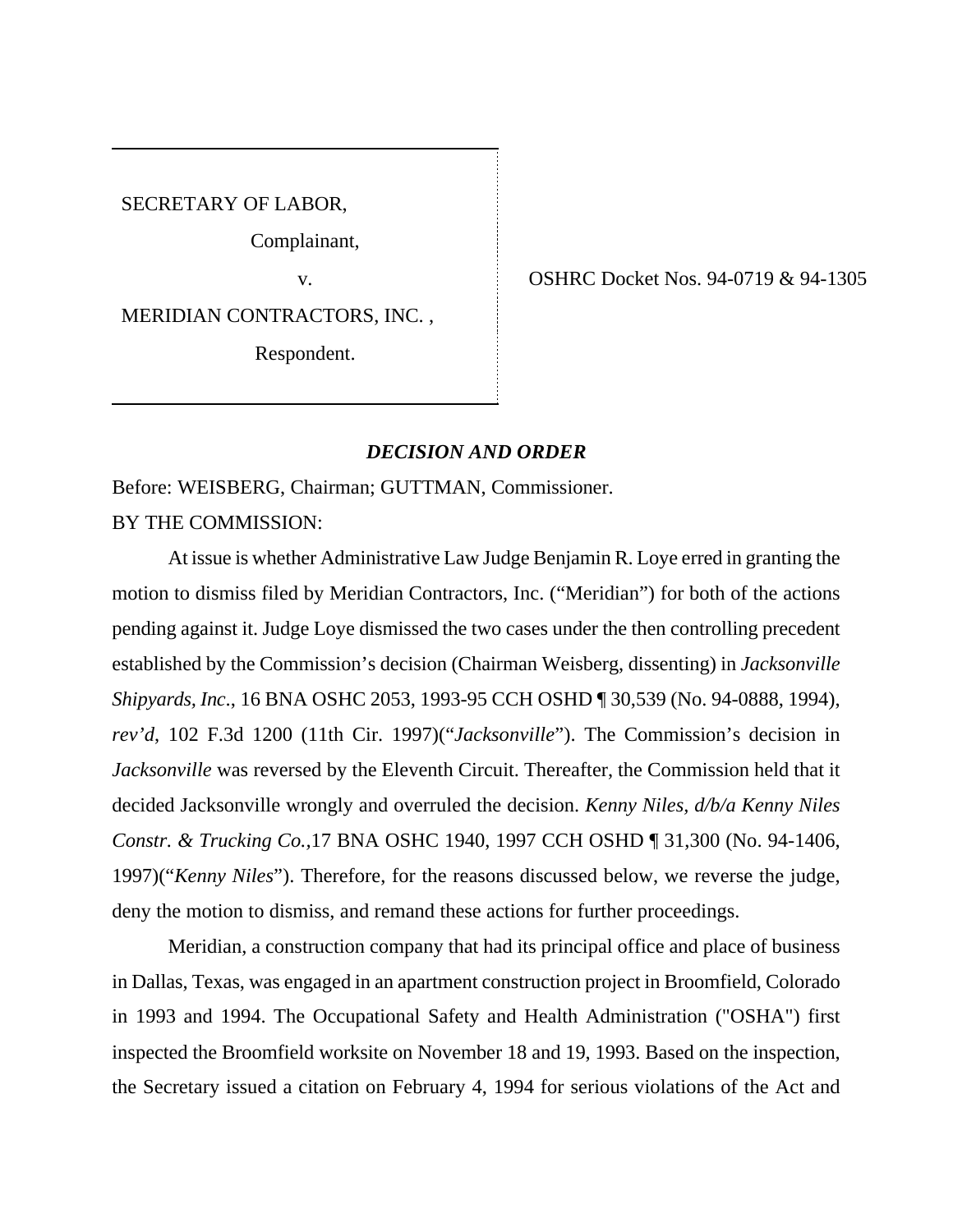OSHA inspected the worksite again on January 19, 1994. Based on that inspection, the Secretary issued a citation on March 25, 1994 for serious violations with proposed penalties totaling \$37,800, and a citation for willful violations with proposed penalties totaling \$88,200.<sup>2</sup> Meridian contested both the citations and proposed penalties. The case was given docket number 94-1305 and was also assigned to Judge Loye.

While these cases were pending before the judge, Meridian filed a motion to dismiss the two actions based on the Commission's decision in *Jacksonville*, in which the

 $2$ In Docket Number 94-1305, the alleged serious violations were based on noncompliance with: 29 C.F.R. § 1926.21(b)(2) (failure to train about safety hazards); § 1926.25(a) (failure to clear debris); § 1926.102(a)(1) (failure to wear eye protection); § 1926.150(c)(1)(iv) (failure to ensure that fire extinguishers were adjacent to each stairway); § 1926.300(b)(2) (failure to guard exposed belt and pulley on compressor); § 1924.304(d) (failure to keep lower guard on saw closed); § 1926.451(a)(13) (failure to provide ladder for scaffold); § 1926.500(b)(8) (failure to guard floor holes); and § 1926.1051(a) (failure to provide safe means of access). The alleged willful violations were based on noncompliance with: § 1926.95(a) or, in the alternative, Section 5(a)(1) of the Occupational Safety and Health Act of 1970 (failure to use safety equipment such as safety belts); § 1926.451(u)(3) (failure to install catch platforms on roofs); and  $\S$  1926.500(c)(1) (failure to guard wall openings).

<sup>&</sup>lt;sup>1</sup>In Docket Number 94-0719, the citation alleged serious violations of 29 C.F.R.  $§$  1926.20(b)(1) (failure to have a safety program); § 1926.1060(a) (failure to train employees about ladders); § 1926.25(a) (failure to clear debris); § 1926.100(a) (failure to wear hard hats); § 1926.300(b)(2) (failure to guard exposed belt and pulley on compressor); § 1926.403(b)(1) (failure to protect employees from electrical hazards while using damaged receptacles); § 1926.403(b)(2) (failure to install electrical switch properly);  $\S 1926.405(g)(2)(iv)$  (failure to install restraining device);  $\S 1926.451(a)(4)$  (failure to install guardrails); § 1926.451(d)(4) (failure to provide adequate footing for scaffold);  $\S$  1926.451(d)(7) (failure to secure scaffold to building);  $\S$  1926.451(d)(10) (failure to install guardrails on scaffolds);  $\S$  1926.451(u)(3) (failure to install catch platform on roof);  $§$  1926.500(b)(1) (failure to guard floor openings); § 1926.500(c)(1) (failure to guard wall openings); § 1926.500(d)(1) (failure to guard open-sided floors); § 1926.1052(c)(1) (failure to install handrails on stairways); § 1926.1053(a)(1)(ii) (failure to ensure job-made ladders built in accordance with ANSI standards); § 1926.1053(b)(1) (failure to extend and secure ladders); and § 1926.1053(b)(16) (failure to identify and withdraw from service defective ladders).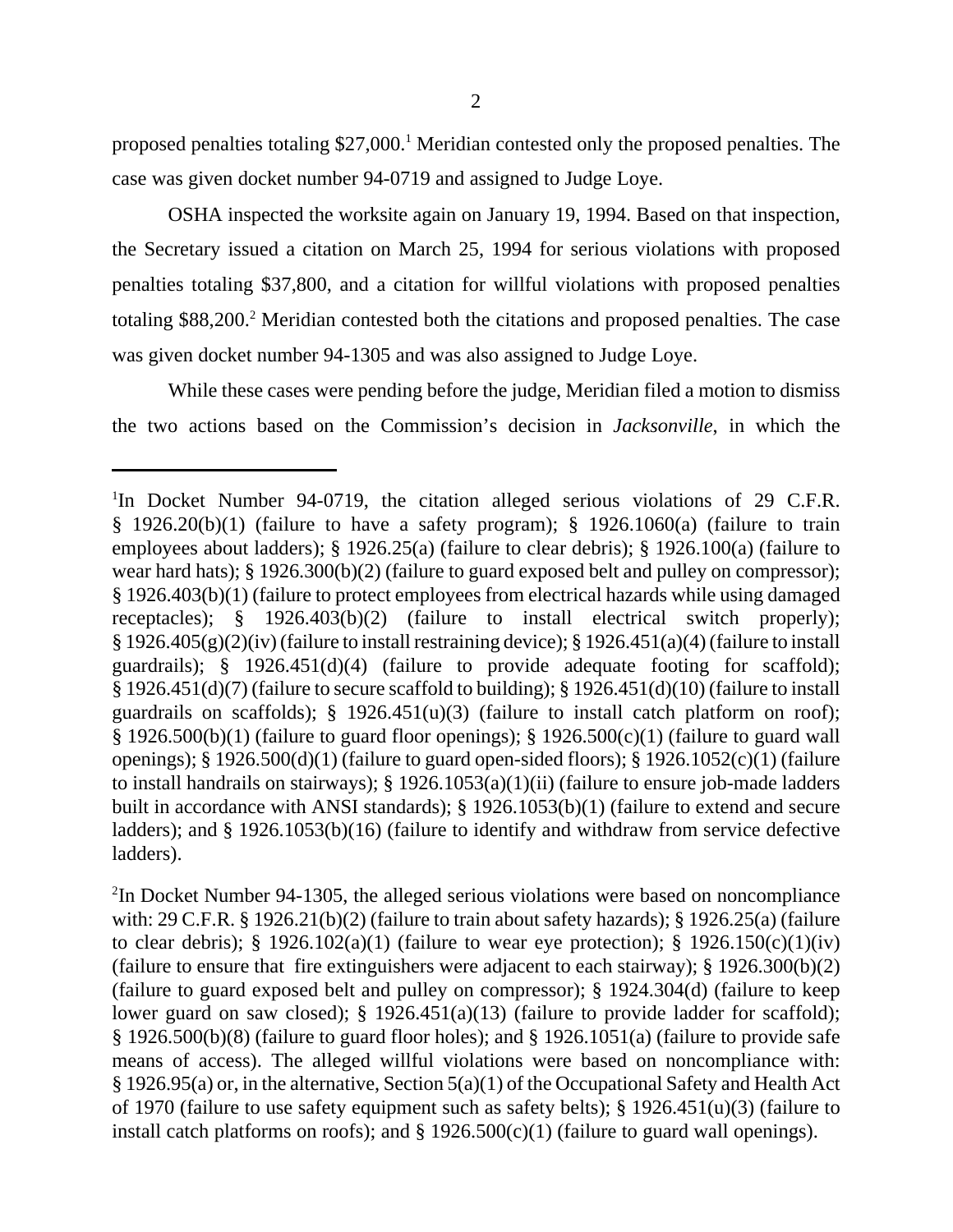Commission held that an administrative enforcement proceeding under the Occupational Safety and Health Act of 1970, 29 U.S.C. §§ 651-78 ("the Act"), is rendered moot "where the employer has effectively corrected the alleged violations by terminating its employees and where there is no reasonable likelihood that the employer will resume the employment relationship." 16 BNA OSHC at 2055, 1993-95 CCH OSHD at p. 42,229. Meridian submitted an affidavit signed by Charles M. Holbrook, Meridian's president and only stockholder, in which he states "[t]hat since June 1, 1995 Meridian has had no employees, and the only remaining matters are to complete the necessary tasks prior to dissolution of the corporation" and "[t]hat Meridian is permanently and irrevocably out of the construction business or business directly related to construction." The Secretary did not dispute Holbrook's affidavit, but instead objected to summary judgment in part on the ground that Jacksonville was wrongly decided.<sup>3</sup> The judge found in both of these cases that "Meridian has made the requisite showing for a dismissal under *Jacksonville*" and granted its motion for dismissal of these actions.<sup>4</sup>

In *Kenny Niles*, the Commission overruled its decision in *Jacksonville*. The Commission found that "it is error to dismiss a case on the ground that it is 'moot'" if "the Secretary continues to seek the assessment of penalties, and the employer continues to defend against them." 17 BNA OSHC at 1945, 1997 CCH OSHD at pp. 44,000-01. Under this test, it is clear that the two actions pending against Meridian are not moot.

<sup>&</sup>lt;sup>3</sup>Although the Secretary initially argued in her response to the motion to dismiss and in her motion for reconsideration that the decision in *Jacksonville* can be distinguished from the issue presented in these actions, the Secretary has now abandoned that claim.

<sup>4</sup> In granting Meridian's motion to dismiss, the judge also relied on *Ralph Taynton d/b/a Service Specialty Co*., 17 BNA OSHC 1205, 1993-95 CCH OSHD ¶ 30,766 (No. 92-0498, 1995)(the Commission is deprived of jurisdiction where the employer has ceased business and has no employees prior to the citation being issued). However, *Taynton* does not apply because unlike the respondent in that case, Meridian was still an employer when the citations giving rise to these cases were issued.